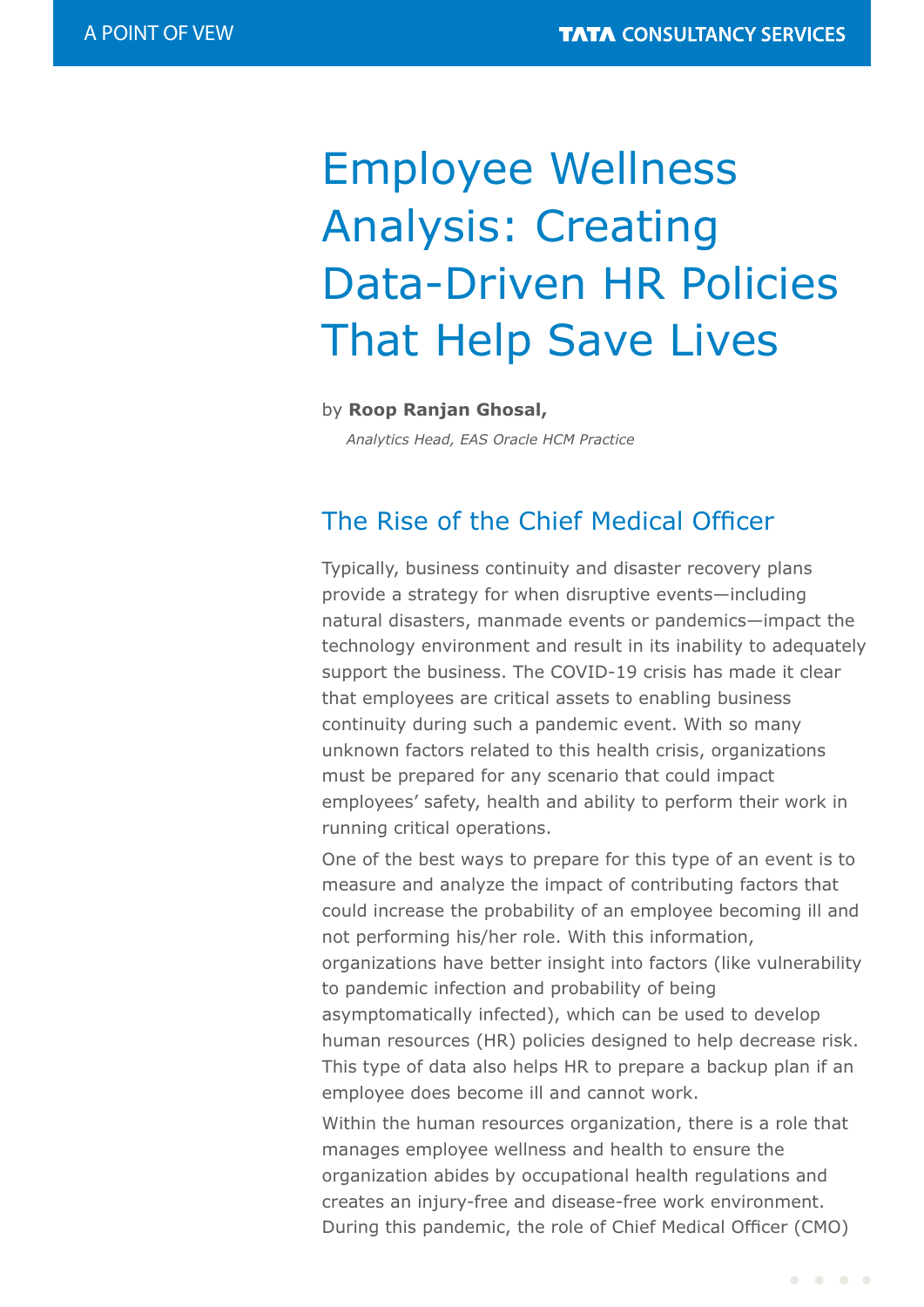or Chief Health Officer (CHO) has come into increased prominence. People in these positions are internal medicine physician executives with expertise in medical and pharmacy benefit plan design, occupational health, population health, business continuity planning, risk-mitigation, medical leave of absence, FMLA (USA), medical accommodations, and shortterm and long-term disability. In a pandemic situation, organizations rely on the CMO to make decisions about employee health and well-being and continued utilization based on the prevailing medical conditions.

With their medical background, CMOs are tasked with analyzing data to assess employee wellness and the level of exposure of the organization to global hazards (like COVID-19) and reporting the findings to external government agencies as and when required. The CMO team typically uses a reporting application to access three categories of data (illustrated below) to make informed decisions: basic HCM data, global pandemic distribution data, and relevant employee medical data and travel history.

The employee wellness analytics data can be categorized into three parts:

■ Basic human capital management (HCM) data including demographic and geographical distribution across the organization to identify specific segments to use for monitoring. (See Figure 1.)



Figure 1: Illustrative demographic data (such as age, gender, location) are critical inputs for pandemic situations.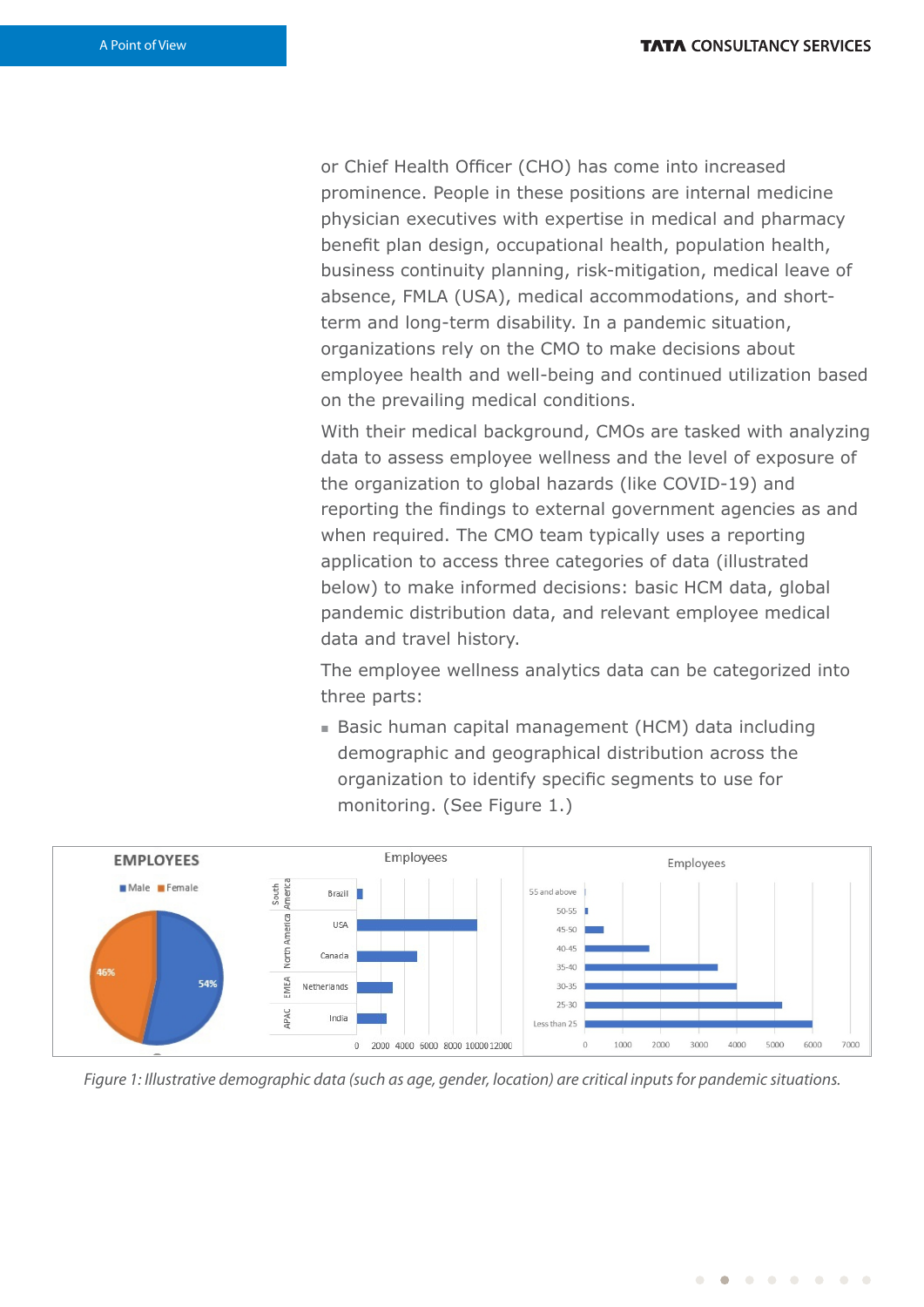<sup>n</sup> Global pandemic data documented by government disease control agencies and other statistical organizations from academic institutions can be added to the basic demographic and geographic data to source the impact of the COVID-19 crisis across locations, gender and age group. (See Figure 2.) This data gives the CMO or public health authorities additional insight into employees' well-being.







Figure 2. Pandemic outbreak-related external data.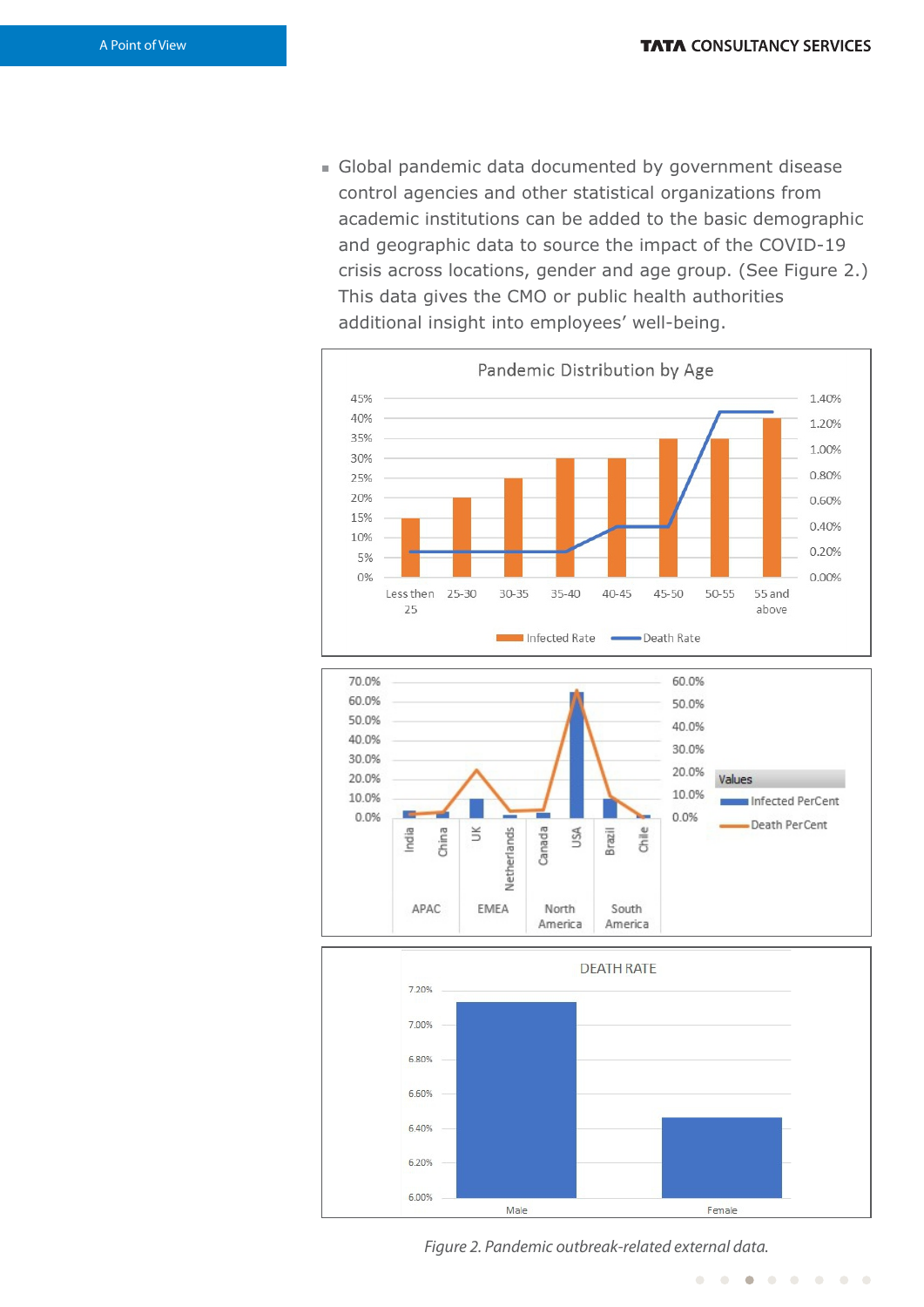<sup>n</sup> Personal and medical data that can provide additional context to the analysis, including travel history within the past three months, lifestyle habits, preexisting medical conditions, family health conditions, travel history of immediate family members and current location.

Since a pandemic analysis requires a lot of voluntarily shared employee data including information regarding preexisting medical conditions, this information must be used by the CMO with care and abiding by all privacy laws applicable to health data. It is a good idea (and should be an organizational best practice) to store the data in a separate database accessible only by the CMO office, where registered and authorized medical practitioners can run reports to access employee health and wellness profiles.

## Pandemic Analysis of Employee Health Risk

Now that we have defined the type of data typically used for wellness analysis, let's look at an example. The CMO of a global nancial institution needed to provide recommendations for workforce deployment during the recent coronavirus outbreak. TCS implemented an application to help capture the voluntary employee travel and health data needed for analysis, along with the HCM data and pandemic data to identify workforce policies for vulnerable employees related to COVID-19. With access to this data, the CMO was able to analyze different contributing factors (like traveling to a hot-spot location of outbreak or vulnerability due to an existing health condition) that make the employee more vulnerable to infection. At the same time, this information allowed the CMO to make datadriven recommendations and policies ensuring safe working conditions and remote access-enabled workforce.

**Geographic risk:** The CMO must first identify which employees are in high-risk locations. If a CMO categorizes risk exposure in geographies as "High, Medium and Low" based on the infectionrate percentage, the degree of risk can be associated with the profile of employees operating out of those geographies. This information can enable additional drill-down to decide on risk mitigation actions like "stay at home" mandates or "remote work" facilities. Using the geography hierarchy, the CMO can drill down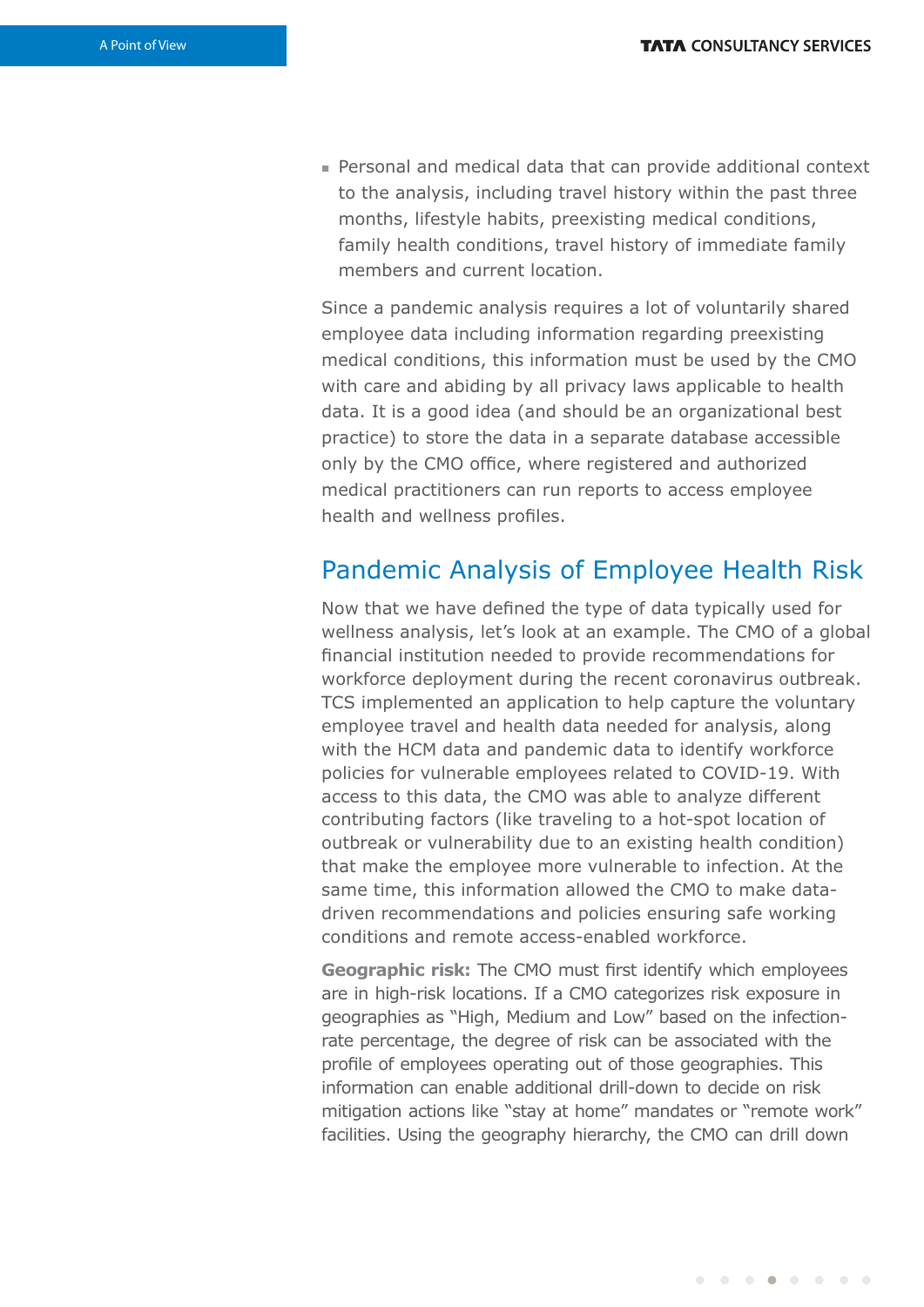to the state- or county-level risk exposure that an employee may be subjected to due to his or her presence at that location.



**Health risks:** While employees are impacted by risks associated with a location-based infection outbreak, certain preexisting health conditions make an employee even more vulnerable. Using the data around voluntarily disclosed recent travel and prevailing health condition of employees in high-risk locations, the CMO can now classify the set of employees who needs additional precautions of quarantine or self-isolation. The most relevant conditions for this type of analysis are generally broadbased cardiovascular disease conditions, respiratory illness, diabetes (DBT) or hypertension (HT) that make an employee more susceptible to COVID-19 infection as compared to any other employee. The organization needs to identify these employees and provide a safe working environment.



**Employee assignments:** Health advisories coming from government organizations are advisable for all employees to follow, but certain employees whose wellness and health can be easily compromised should also be advised by the employer for additional mandatory safety precautions to avoid infection of self,

. . . . . . .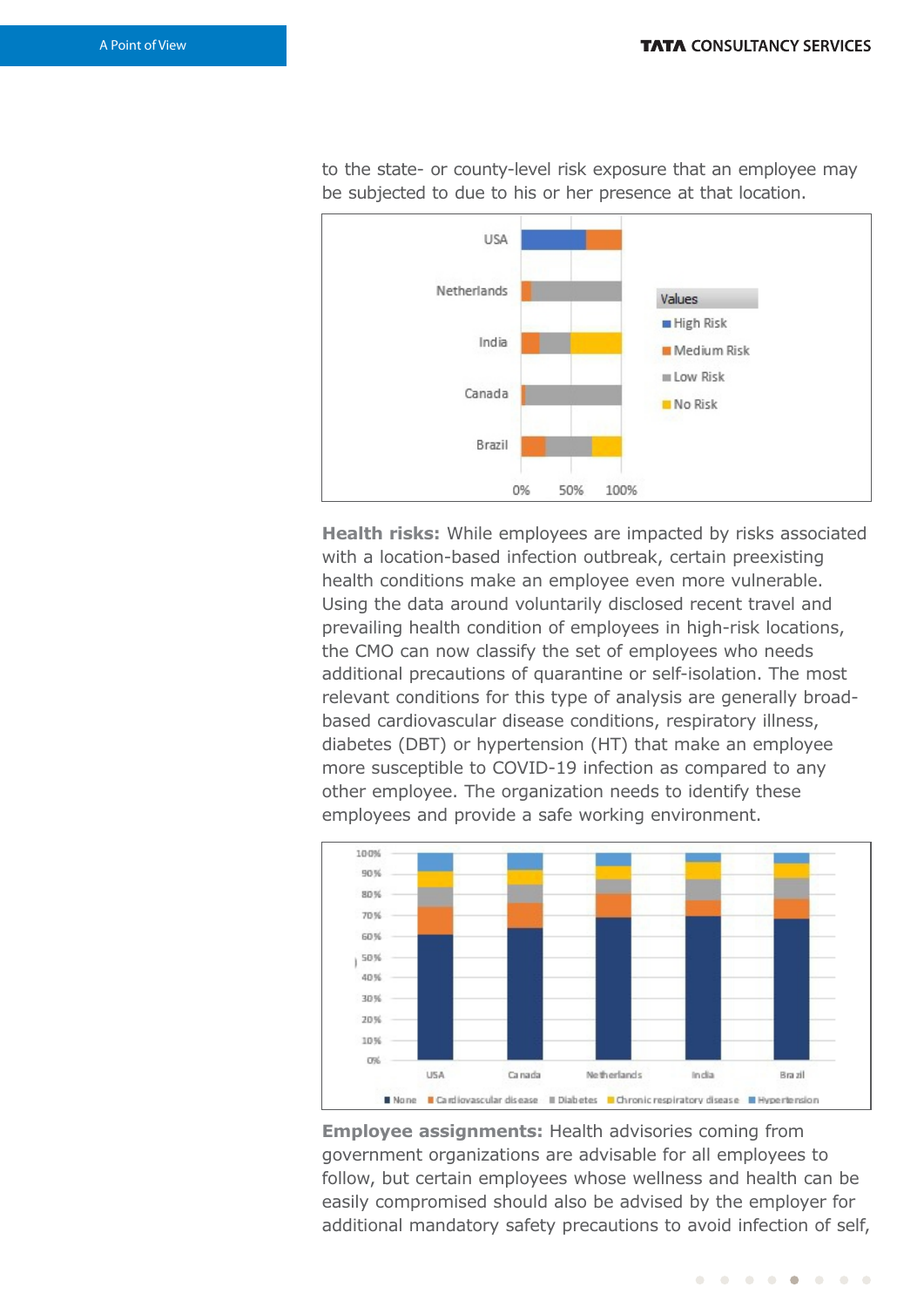family and larger community. If we correlate this health condition to the location risk profile, the CMO can confidently suggest a pandemic safety advisory to that set of employees within the organization. The CMO can now drill down to the details of these employees and share isolation advisories as applicable as per government and disease control authorities.



**Management communications:** Ideally the supervisors should communicate instructions regarding safe isolation of employees and additional remote working instructions and logistics to the impacted employees. The CMO can publish the requisite medical care to be taken by those employees. Additional instructions can be sent through the managers as per the organization hierarchy.



**Remote-enabled roles:** In many cases, like personnel handling cash distribution in ATMs or essential services providers, few employees will need to continue to work from office locations or to travel to service locations. This data will need to be captured within the HCM system and can be utilized by the CMO in agreement with line managers or supervisors and HR officers to determine the remaining set of the employees who can be advised to work from remote location (in isolation).

. . . . . . . .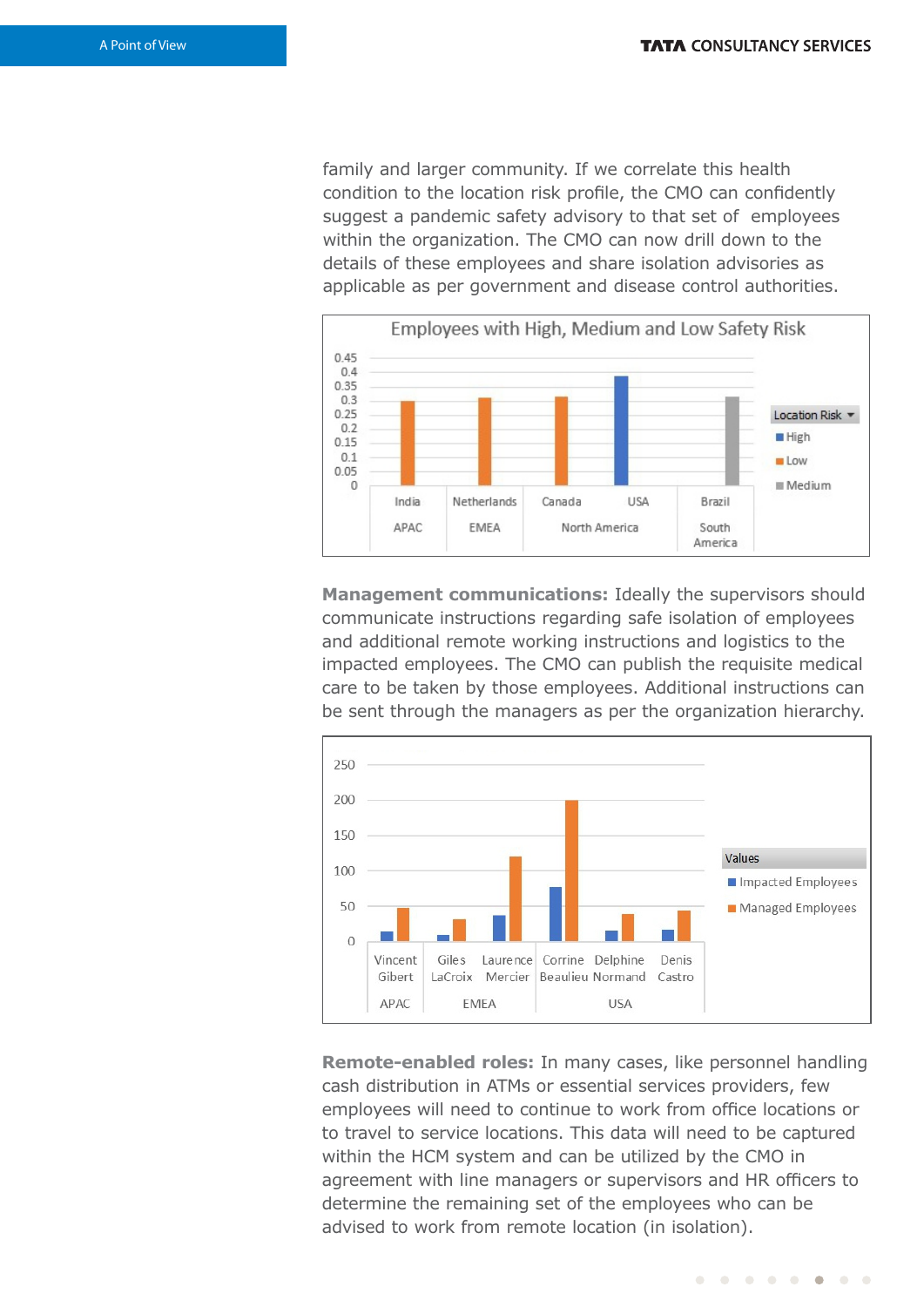It is important to note that not all types of work can be done with the same level of efficiency from remote locations. A new benchmark of throughput or productivity during the isolation period has to be set by managers.



## Employee Data Helps Ensure Wellness and Business Continuity

The current COVID-19 situation is unprecedented. However, due to digital investments, many larger organizations have an advantage from a streamlined access to an abundance of data that yields actionable insights during this crisis. Within the human resources organization, large amounts of precious data are available that hold the key to employee wellness. By working with the CHRO in the context of a widespread pandemic situation, the CMO is able to access private and sensitive medical data needed to conduct critical analysis. The CHRO can gain insights from the professional expertise and analysis of the CMO to then roll out workforce engagement benefits that mitigate employee health risks and ensure business continuity of their operations. The combination of an enterprise HR application and analytics can empower a CMO to guide their company to quickly make data-driven decisions around policies and employee safety and health, in any environment. By adopting this kind of approach, the organization becomes more agile and ends up with stronger, tighter policies and better employee safety, while protecting personal data every step of the way.